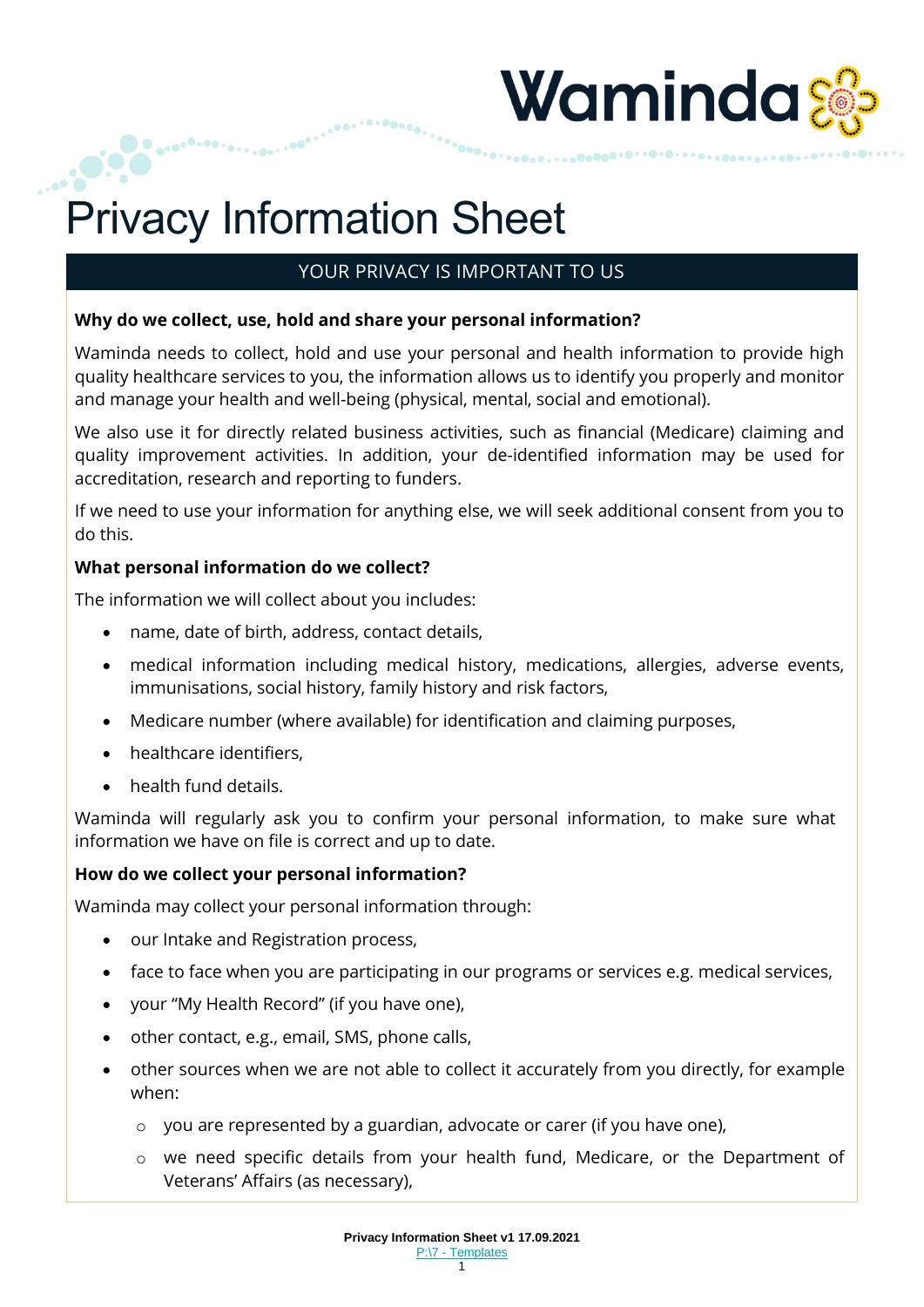

# YOUR PRIVACY IS IMPORTANT TO US

o you have seen other healthcare providers, (such as specialists, allied health professionals, hospitals, community health services and pathology and diagnostic imaging services.

## **How do we store and protect your information?**

Waminda complies with commonwealth and state laws regarding the privacy of your information (Australian Privacy Principles, Privacy Act 1988 (Cth), Health Records and Information Privacy Act 2002 (NSW)). We have systems in place keep your personal information safe, secure and private. Your personal information may be stored in:

- electronic records: Your personal health record contains notes by health workers, scanned copies of signed forms, investigation results and other records, (the hard copy is then destroyed). Your electronic health record can only be accessed by workers that Waminda has authorised. Both the computers and the software your record is contained in are password protected. Our IT processes ensure the security of your information from viruses, ransomware and malware (hacking etc). We also have a reliable information back up process in case of IT, electrical failure or natural disaster.
- hard copy records: such as completed forms, exercise and food diaries, surveys are kept in locked cabinets and/ or in locked offices which can only be accessed by authorised workers. When not needed anymore they are archived in a secure facility and destroyed after a certain period of time (in accordance with legislative requirements).

## **When, why and with whom would we share your personal information?**

Waminda may seek your consent to share your personal information:

- with other healthcare providers for the benefit or improvement of your care and support,, (such as specialists, health investigation services, pathology etc),
- during the course of providing medical services, e.g., to upload your information to your My Health Record,
- for staff or student training purposes.

Waminda may be required to share your information, without your consent, when it is required by law:

- to comply with a subpoena or search warrant, if your information is required as evidence in court,
- if the information relates to the safety, welfare or well-being of a child or young person,
- when there is a legal requirement to share certain personal information (e.g., some diseases require mandatory notification).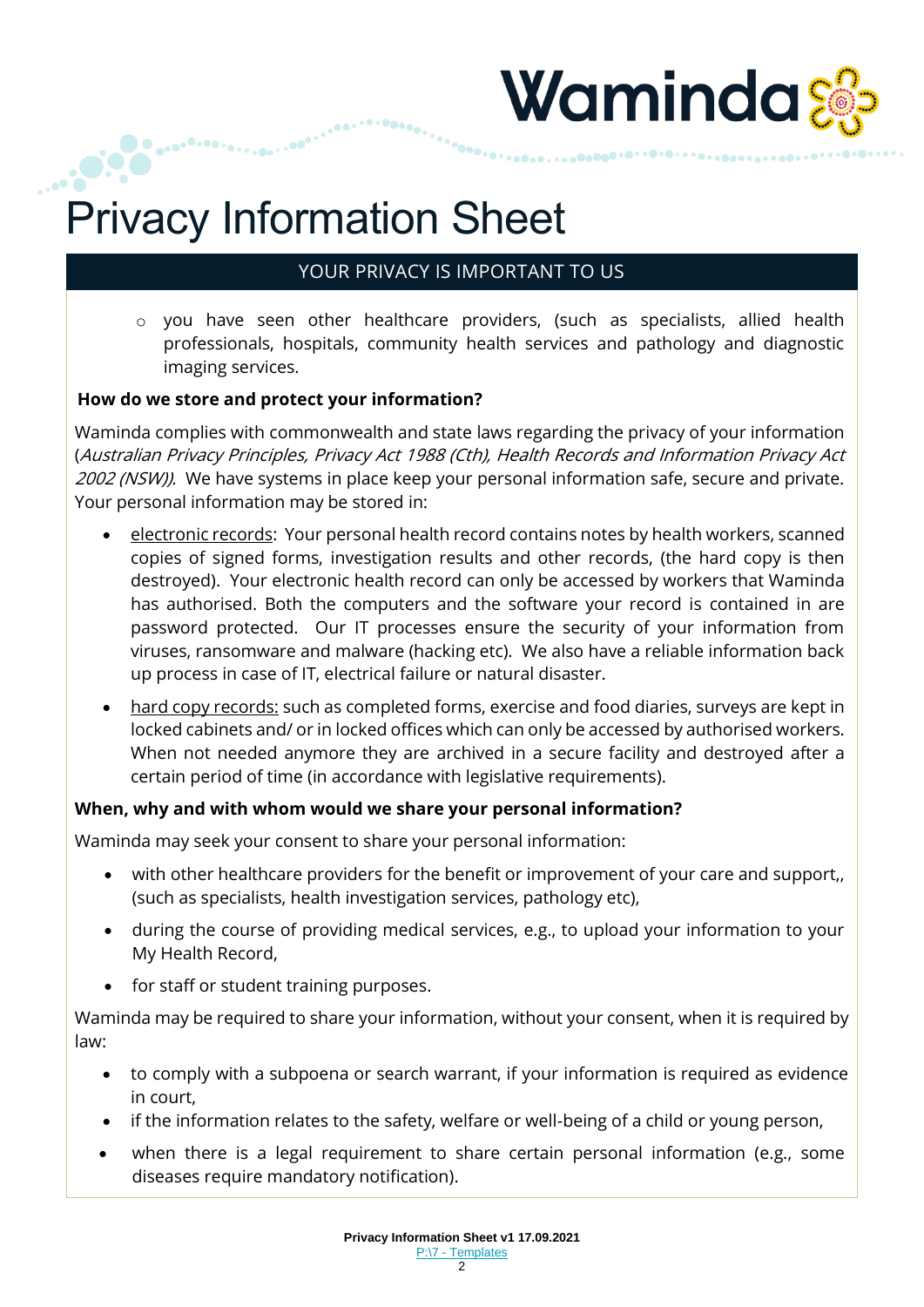

# YOUR PRIVACY IS IMPORTANT TO US

Waminda may also share information with a third party (individual or organisation), without a client's consent:

- if doing so may help prevent a serious, imminent threat to someone's life, health or welfare, such as in an emergency.
- where Waminda is required to provide the information to a funding body,
- for the purpose of a workers compensation claim,
- to investigate or report a complaint or incident,
- for the management of any legal action by a client, or claim brought by a client against Waminda,
- during the course of business processes, (e.g., with auditors during accreditation or IT providers when fixing IT related issues). Waminda ensures these organisations sign our confidentiality and privacy agreements, they are also required to comply with privacy laws.

#### **Why and when your consent is necessary**

Waminda may contact you for any *primary reason* (directly related to the care and support services you are currently receiving from Waminda), however we need your consent to be able to contact you for secondary purposes, such as

- to tell you about other Waminda services and programs that may be beneficial for you,
- to invite you to participate in program planning or evaluations, accreditation reviews,
- to invite you to join in on community consultations

You can choose not to be contacted for this purpose by indicating this in your Registration and Consent Form, or you can update your preferences using the Client Declaration and Consent form at any time.

Waminda may be asked to provide deidentified data to other organisations to improve population health outcomes, you can also refuse your consent for this in the Registration and Consent form.

You can also refuse consent to have particular information uploaded into your My Health Record (if you have one), you must inform your health practitioner about this at the beginning of your visit.